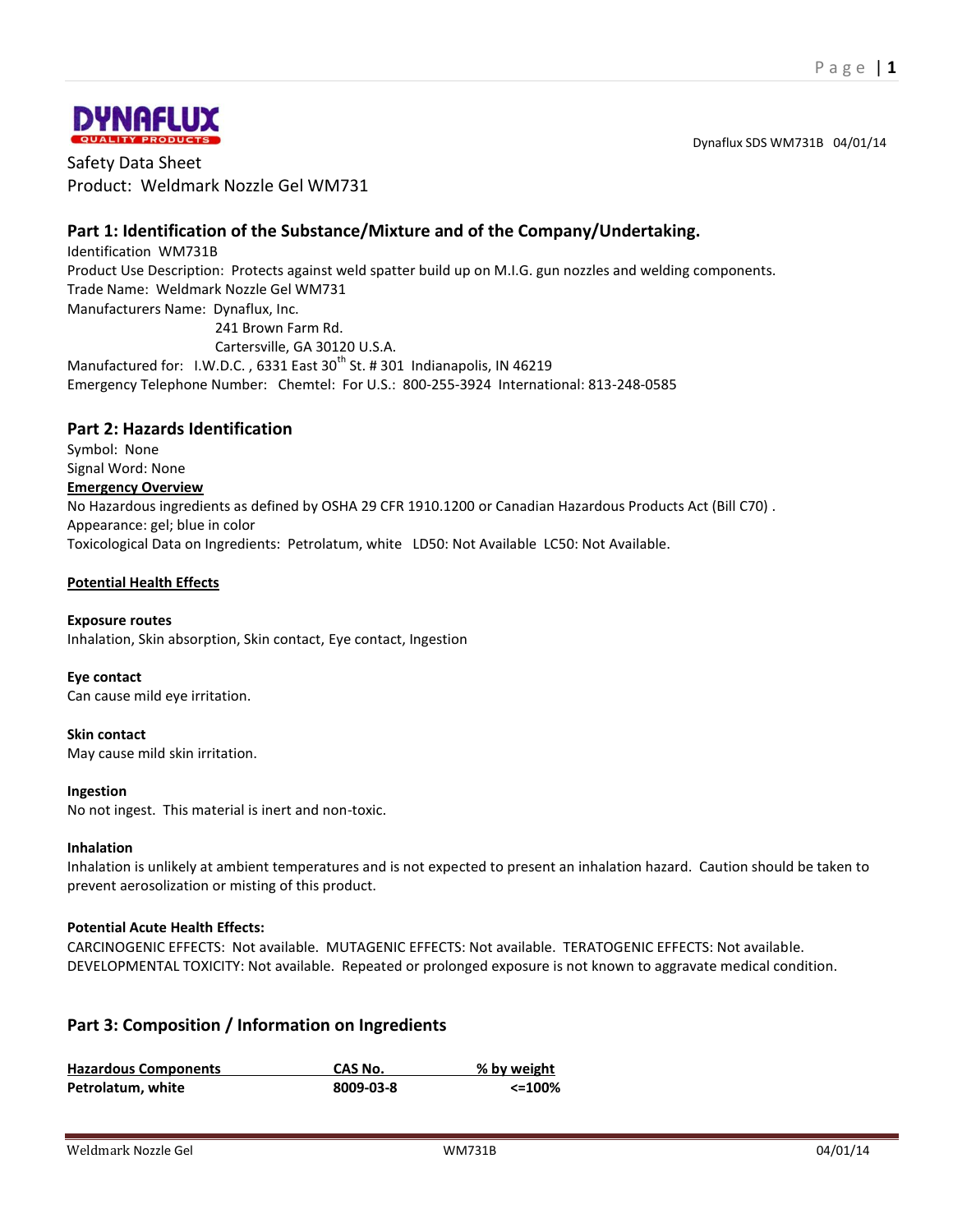## **Part 4: First Aid Measures**

### **Eyes**

Check for and remove any contact lenses. In case of contact, immediately flush eyes with plenty of water for at least 15 minutes. Get medical attention if irritation occurs.

### **Skin**

Wash with soap and water. Cover the irritated skin with an emollient. Get medical attention if irritation develops.

### **Ingestion**

Do not induce vomiting unless directed to do so by medical personnel. Never give anything by mouth to an unconscious person. If large quantities of this material are swallowed, call a physician immediately. Loosen tight clothing such as a collar, tie, belt or waistband.

## **Part 5: Fire Fighting Measures**

**Flammability of the Product:** May be combustible at high temperature.

**Auto-Ignition Temperature:** Not available.

**Flash Point:** CLOSED CUP: 185°C (365°F).

**Flammable Limits:** Not available.

**Products of Combustion:** Not available.

**Fire Hazards in Presence of Various Substances**: Slight flammable to flammable in presence of heat.

**Explosion Hazards in Presence of Various Substances:** Risks of explosion of the product in presence of mechanical impact: Not available. Risks of explosion of the product in presence of static discharge: Not available.

Fire Fighting Media and Instructions: SMALL FIRE: Use DRY chemical powder or C02. LARGE FIRE: Use water spray, fog or foam. Do not use water jet.

**Special Remarks on Fire Hazards**: Dense smoke may be generated while burning. Carbon monoxide, carbon dioxide, and other oxides may be generated as products of combustion.

**Special Remarks on Explosion Hazards**: None

## **Part 6: Accidental Release Measures**

### **Personal precautions**

For personal protection see section 8. Persons not wearing protective equipment should be excluded from area of spill until cleanup has been completed.

### **Environmental precautions**

Prevent spreading over a wide area (e.g. by containment or oil barriers). Use tools to put the spilled solid in a disposal container. Finish cleaning by spreading water on the contaminated surface and dispose of according to local and regional authority requirements.

### **Methods for cleaning up**

Keep in suitable, closed containers for disposal. Use shovel to put the material into disposal container.

### **Other Information**

Comply with all applicable federal, state and local regulations.

## **Part 7: Handling and Storage**

### **Precautions**

Keep away from heat. Keep away from sources of ignition. Ground all equipment containing material.

### **Storage**

Keep container tightly closed. Store in a cool, dry, ventilated area.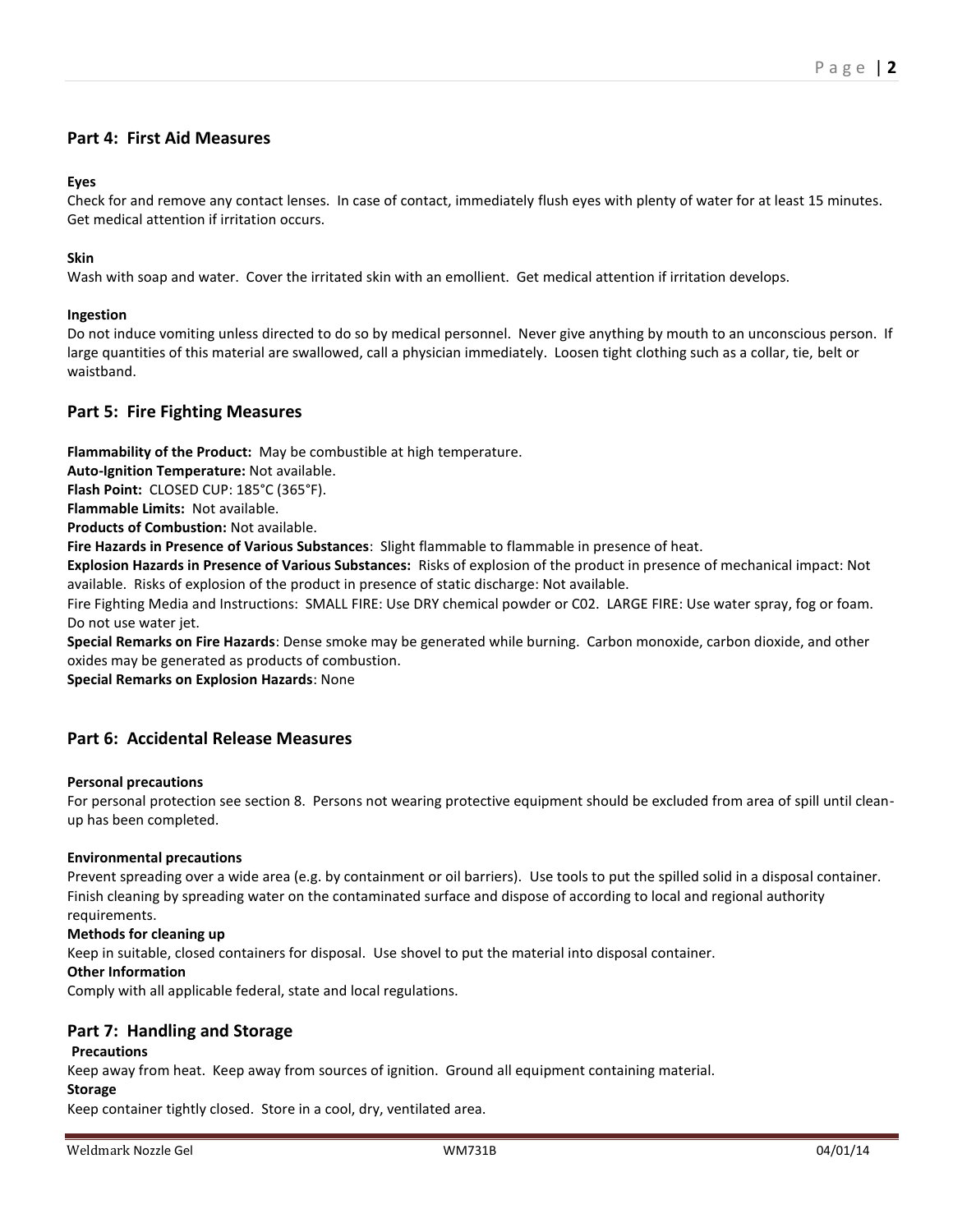## **Part 8: Exposure Controls / Personal Protection**

### **Engineering Controls:**

Use process enclosures, local exhaust ventilation, or other engineering controls to keep airborne levels below recommended exposure limits. If user operations generate dust, fume or mist, use ventilation to keep exposure to airborne contaminants below the exposure limit.

#### **Personal Protection**

Safety glasses. Lab coat, dust respirator. Be sure to use an approved/certified respirator or equivalent. Gloves

#### **Personal Protection in Case of Large Spill**

Wear appropriate chemical impervious clothing and boots whenever there is potential for skin contact with product. Launder clothing before reuse. Splash goggles. Full suit. Dust Respirator. Gloves.

#### **Exposure Limits**

Not Available

### **Part 9: Physical and Chemical Properties**

| <b>Physical State:</b>           | Semi-solid                                                    |
|----------------------------------|---------------------------------------------------------------|
| <b>Odor and Appearance:</b>      | Blue; odorless                                                |
| <b>Specific Gravity (H20=1):</b> | $0.82 - 0.865$ @ 25°C.                                        |
| pH:                              | Not Available                                                 |
| <b>Boiling Point:</b>            | Not Available                                                 |
| <b>Melting Point:</b>            | 38°C (100.4°F)                                                |
| <b>Vapor Pressure:</b>           | Not applicable                                                |
| <b>Vapor Density:</b>            | Not Available                                                 |
| <b>Volatility:</b>               | Not Available                                                 |
| <b>Odor Threshold:</b>           | Not Available                                                 |
| Solubility:                      | Soluble in diethyl ether. Insoluble in cold water, hot water. |
| VOC's                            | 0%                                                            |

## **Part 10: Stability and Reactivity**

**Stability** Stable

**Conditions to avoid** Excessive heat, incompatible materials.

**Incompatible products** Oxidizing agents

**Polymerization** Will not occur**.**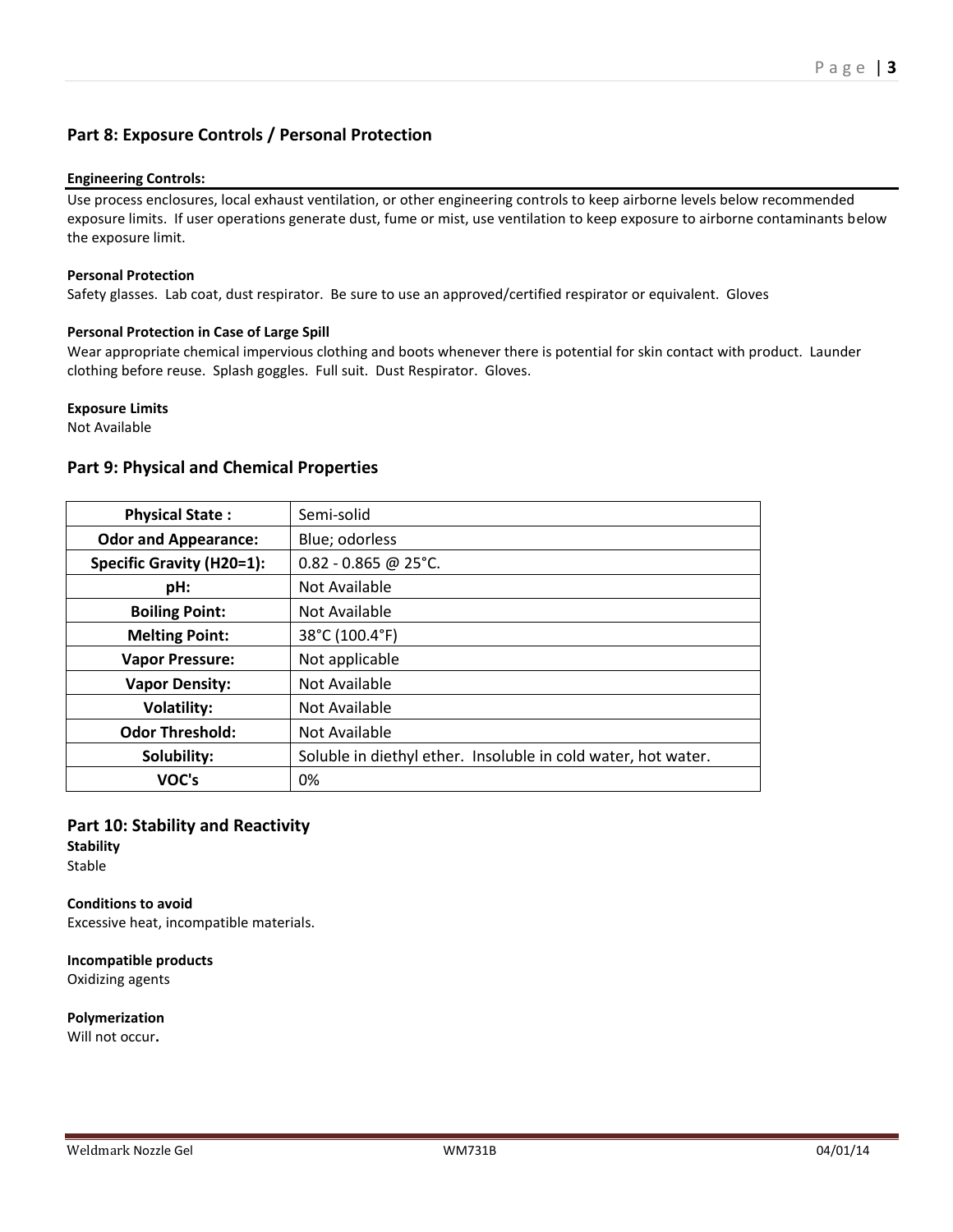## **Part 11. Toxicological Information**

**Routes if Entry:** Ingestion **Toxicity to Animals:** LD50: Not Available. LC50: Not Available. **Chronic Effect on Humans:** Not Available. **Other Toxic Effects on Humans:** slight hazardous in case of skin contact (irritant), of ingestion, of inhalation.

## **Part 12. Ecological Information**

**Environmental Effects: This product has not been tested for environmental effects. Important Environmental Characteristics: Not Available**. **Aquatic Toxicity:** Not Available.

### **Part 13. Disposal Considerations**

**Waste disposal methods** If containers are to be disposed of follow local, state and federal laws for proper disposal.

### **Part 14. Transport Information**

**DOT HM-181 Shipping Information Proper Shipping Name:** None **Hazardous Class or Division:** None **UN Number:** None **Packaging Group**: None **Label(s) Required:** None

### **U. S. Department of Transportation (DOT)**

Highway/Rail (Bulk): Not regulated Highway/Rail (Non-Bulk): Not regulated **International Information**  Vessel (IMDG): Not regulated

### **Part 15. Regulatory Information**

Federal and State Regulations: TSCA 8(b) Inventory: Petrolatum, white. Components of this material comply with US TSCA requirements. Other Regulations: EINECS: This product is on the European Inventory of Existing Commercial Chemical Substances.

WHMIS: (Canada): Not controlled under WHMIS.

**HMIS (U.S.A.) Health Hazard**: 1 **Fire Hazard**: 1 **Reactivity:** 0 **Personal Protection:** E

**National Fire Protection Association (U.S.A.): Health:** 2 **Flammability:** 1 **Reactivity**: 0 **Specific Hazard**: